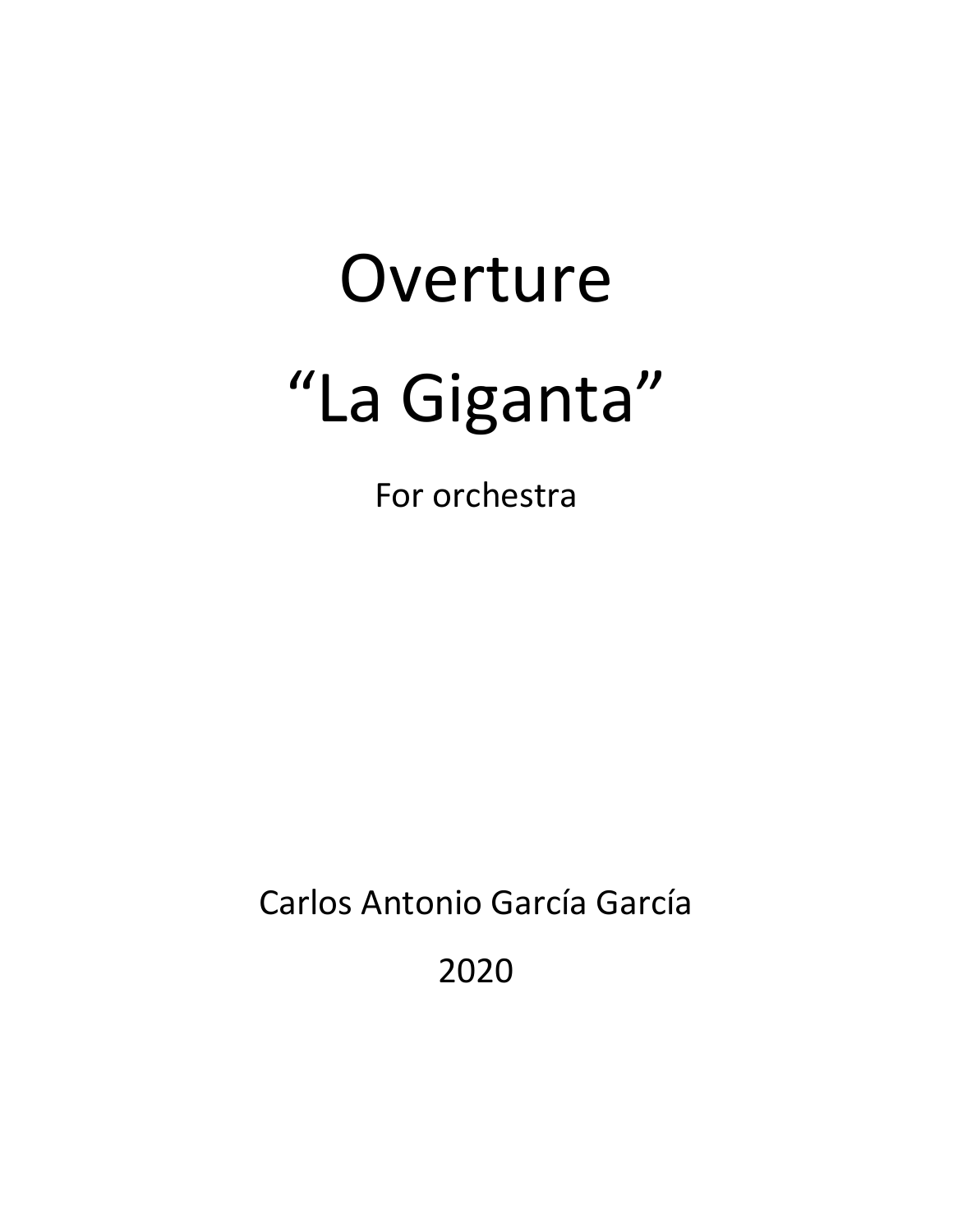| 2 Flutes          | (Fl.)       |
|-------------------|-------------|
| 2 Oboes           | (Ob.)       |
| 2 Clarinets in La | $(Clar.)$ * |
| 2 Bassons         | (Bsn.)      |

| 4 Horns in Fa | $(Hn.)$ *    |
|---------------|--------------|
| 2 Trumpets    | $(Tpt.)$ *   |
| 3 Trombones   | (Trb.)       |
| 1 Tuba        | $($ Tba. $)$ |

| Violin I    | (VIn. I)          |
|-------------|-------------------|
| Violin II   | (VIn. II)         |
| Viola       | (VIa.)            |
| Violoncello | (V <sub>l</sub> ) |
| Double bass | (D.B.)            |

\*Clarinets, trumpets and horns are note in the score in concert pitch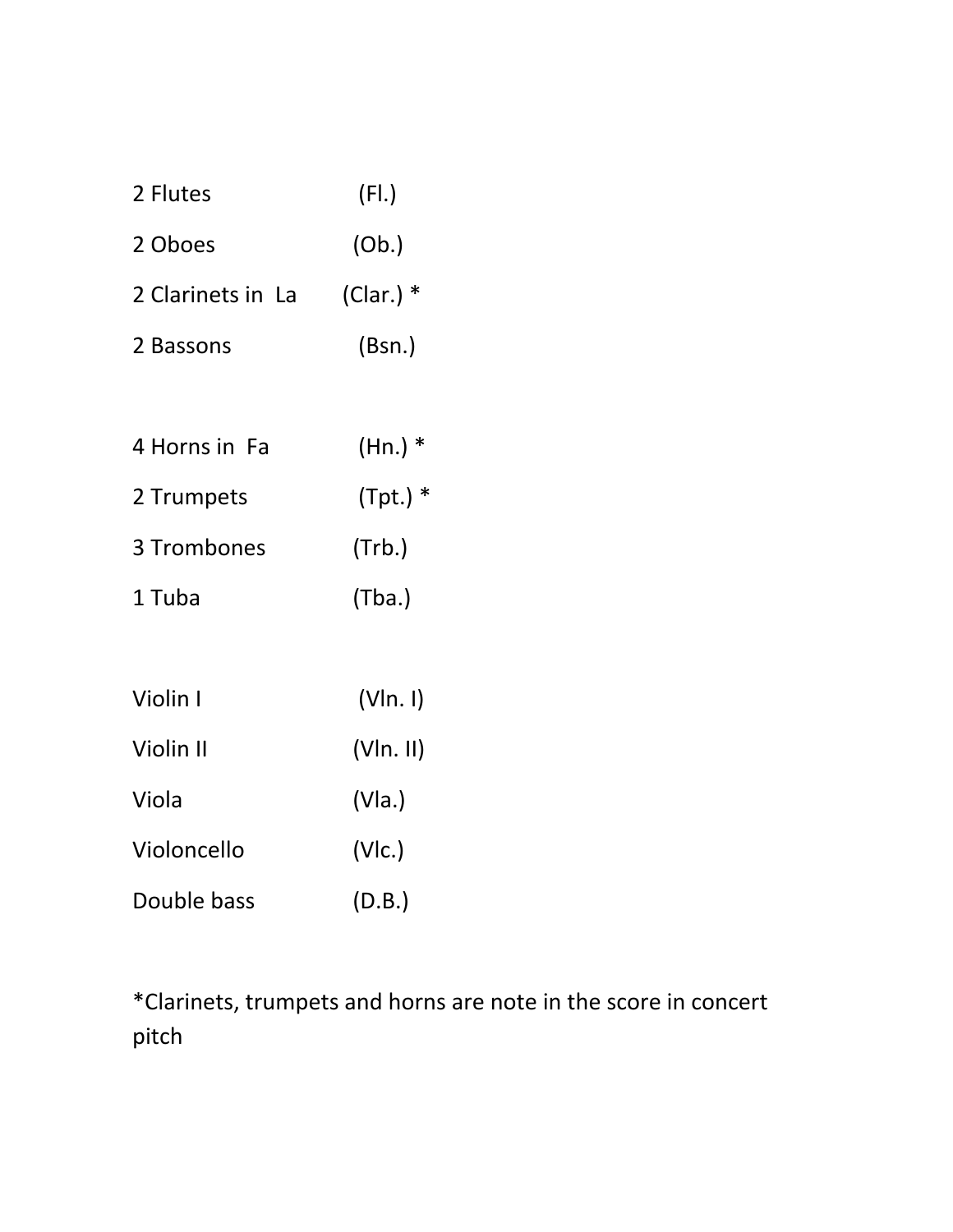Overture "La Giganta"

The enormous statue of José Luis Cuevas, "the giantess", enormous for its colossal dimensions and for the impression of deity that it exerts on those who see it when entering the museum premises that bears the name of its author, has taken me almost intuitive to write a melody that portrays in its first part the encounter with this majestically feminine being of voluptuous and irregular forms with whose arms the world could be reconstructed. The sculptor himself, commenting on his work referring to the position of the effigy, expressed: "The ties of the transparent clothing that seems to be made of gauze have been" untied "on the legs and arms to give way to feminine freedom ..." Paraphrasing what said by the great Mexican writer Carlos Fuentes, regarding the statue, the giantess is looking towards the future as if she owned the oracle of Mexico City, a modern city, suffocated, in an irrepressible expansion, a city of garbage and gold, of tezontle and cement ...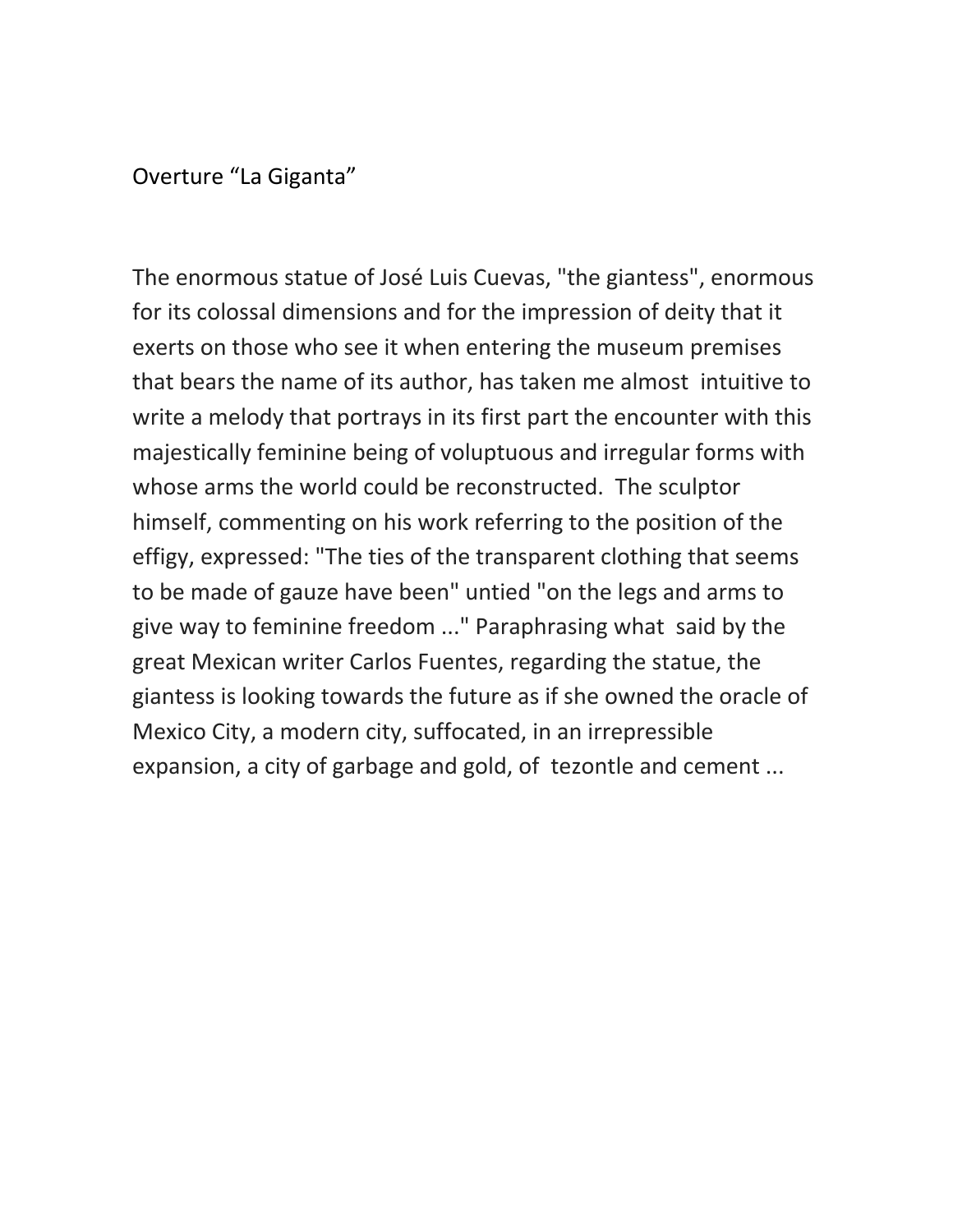

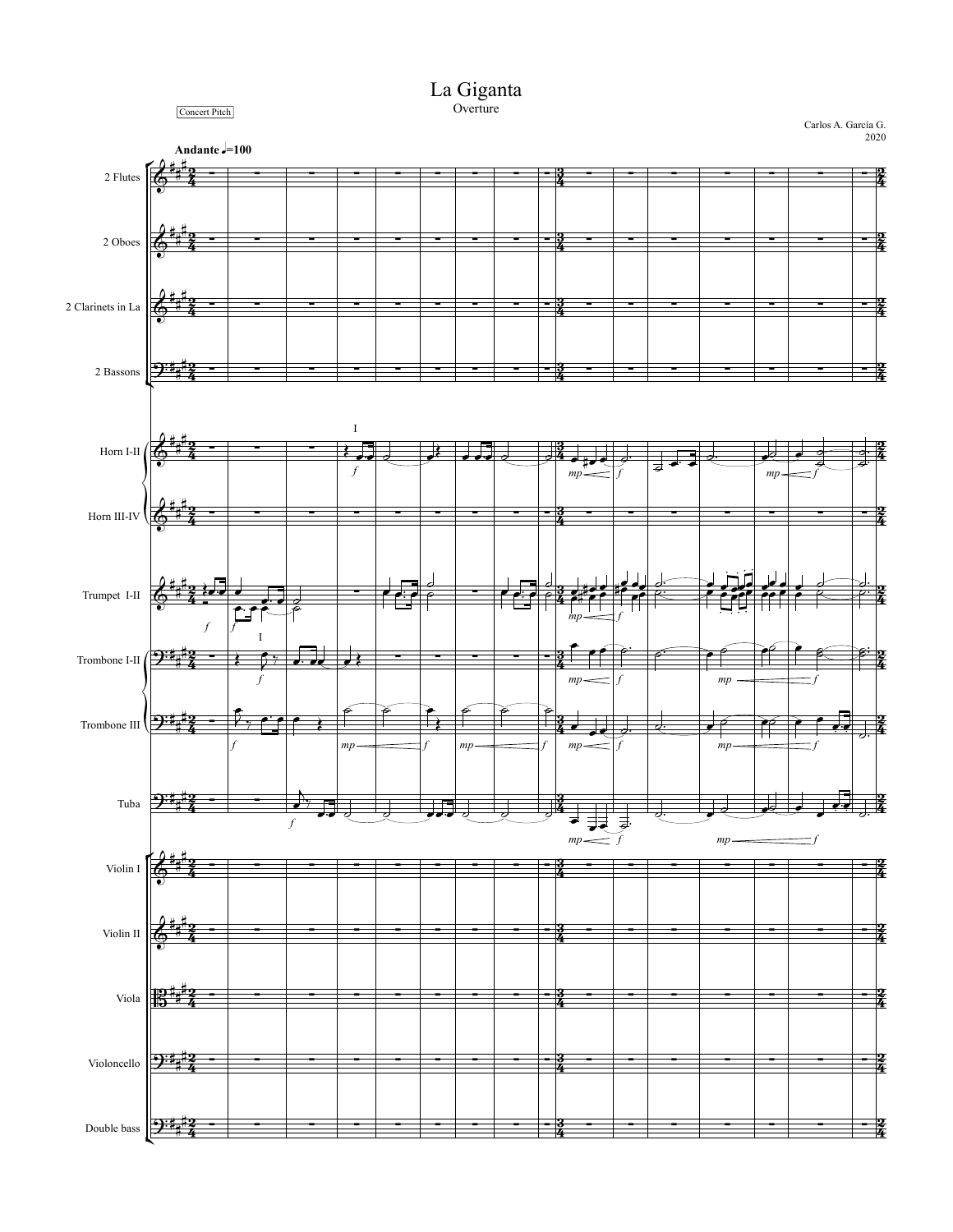

2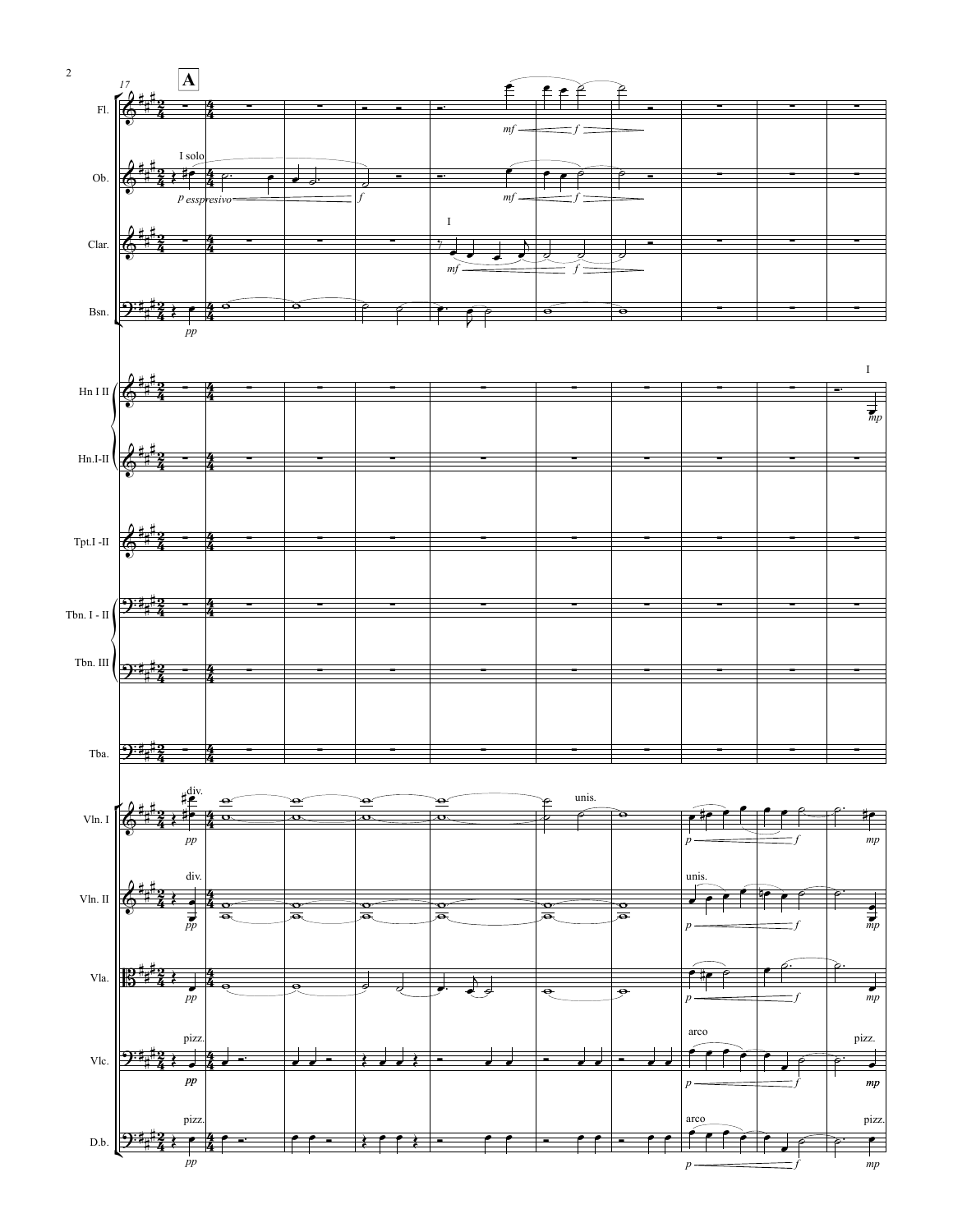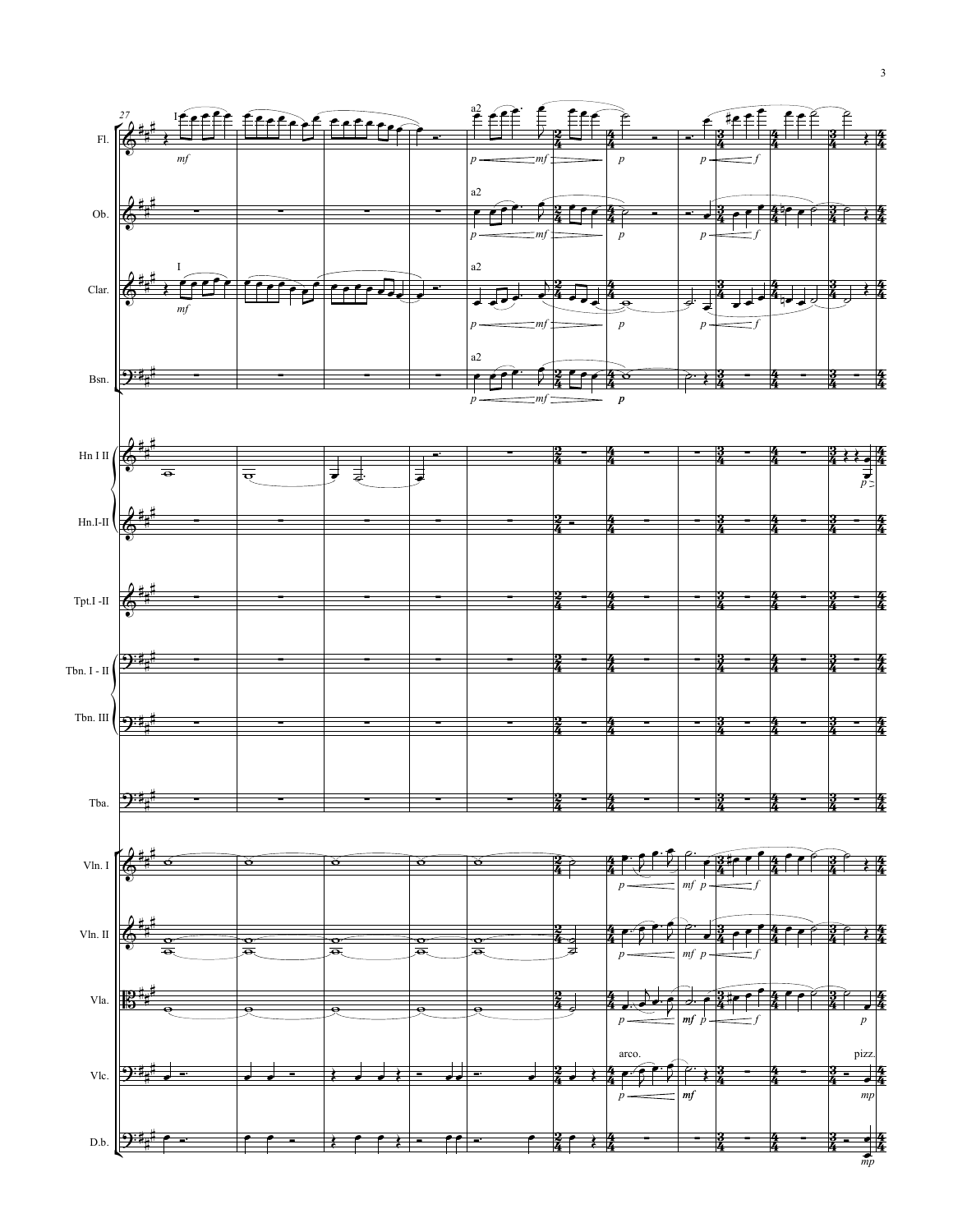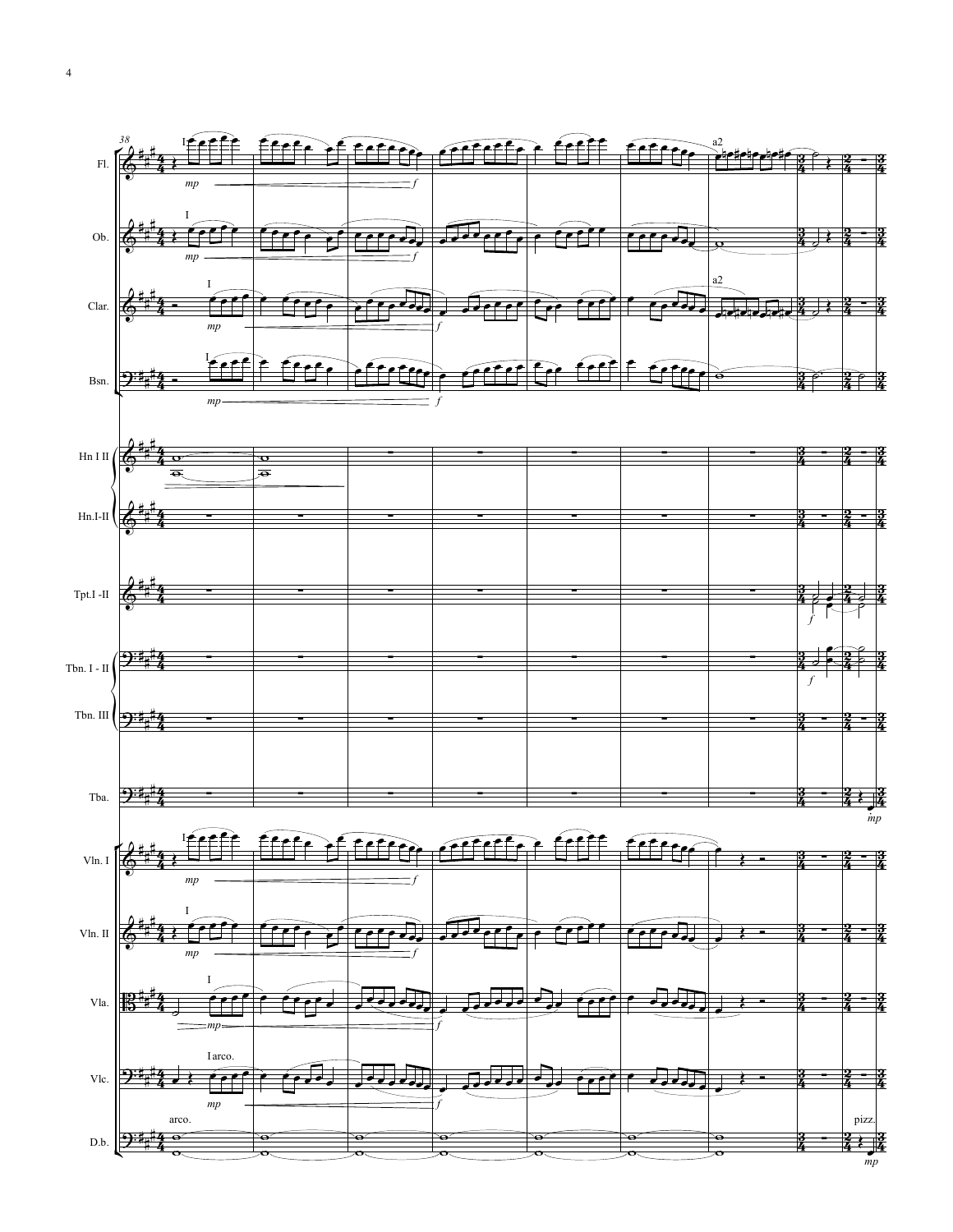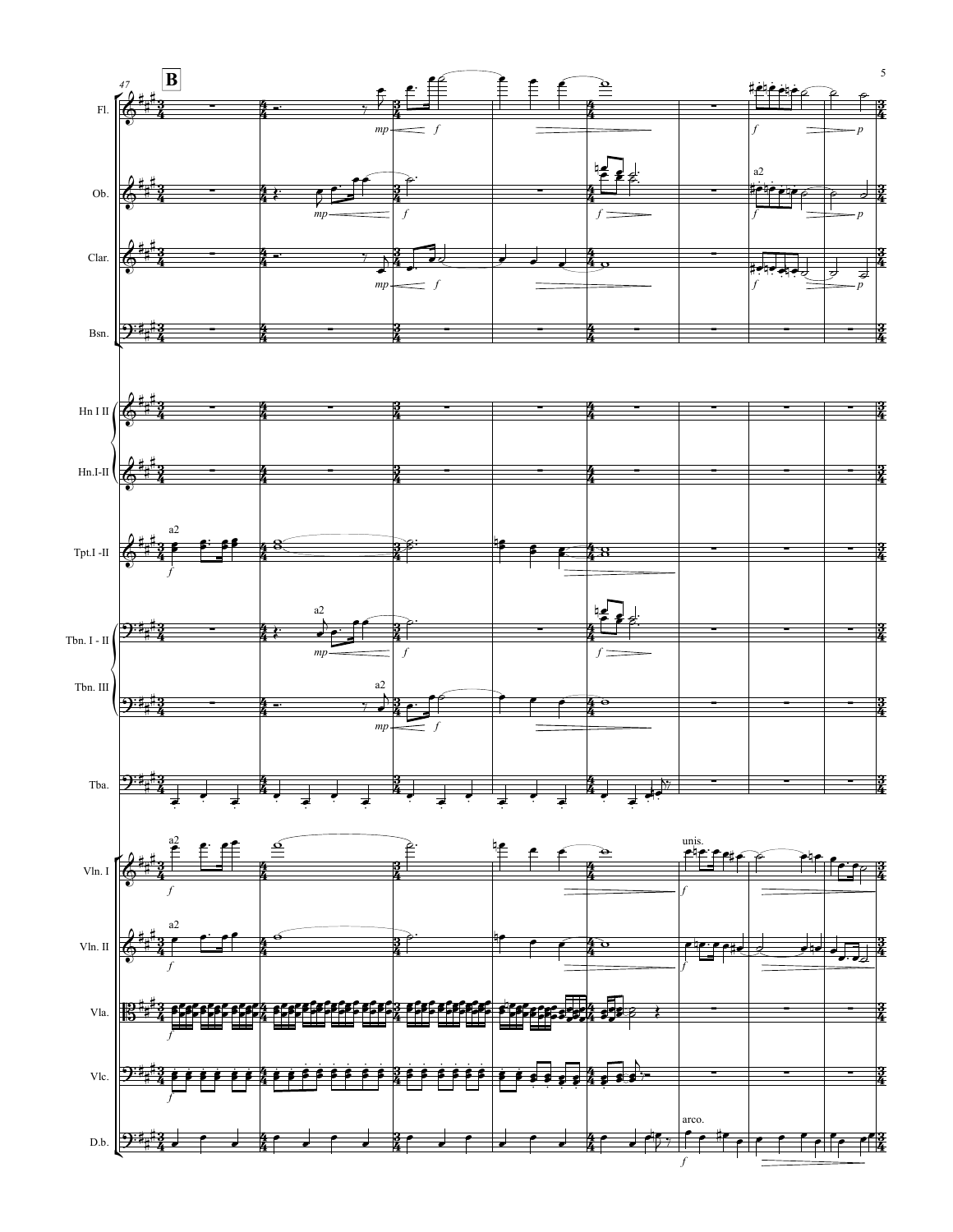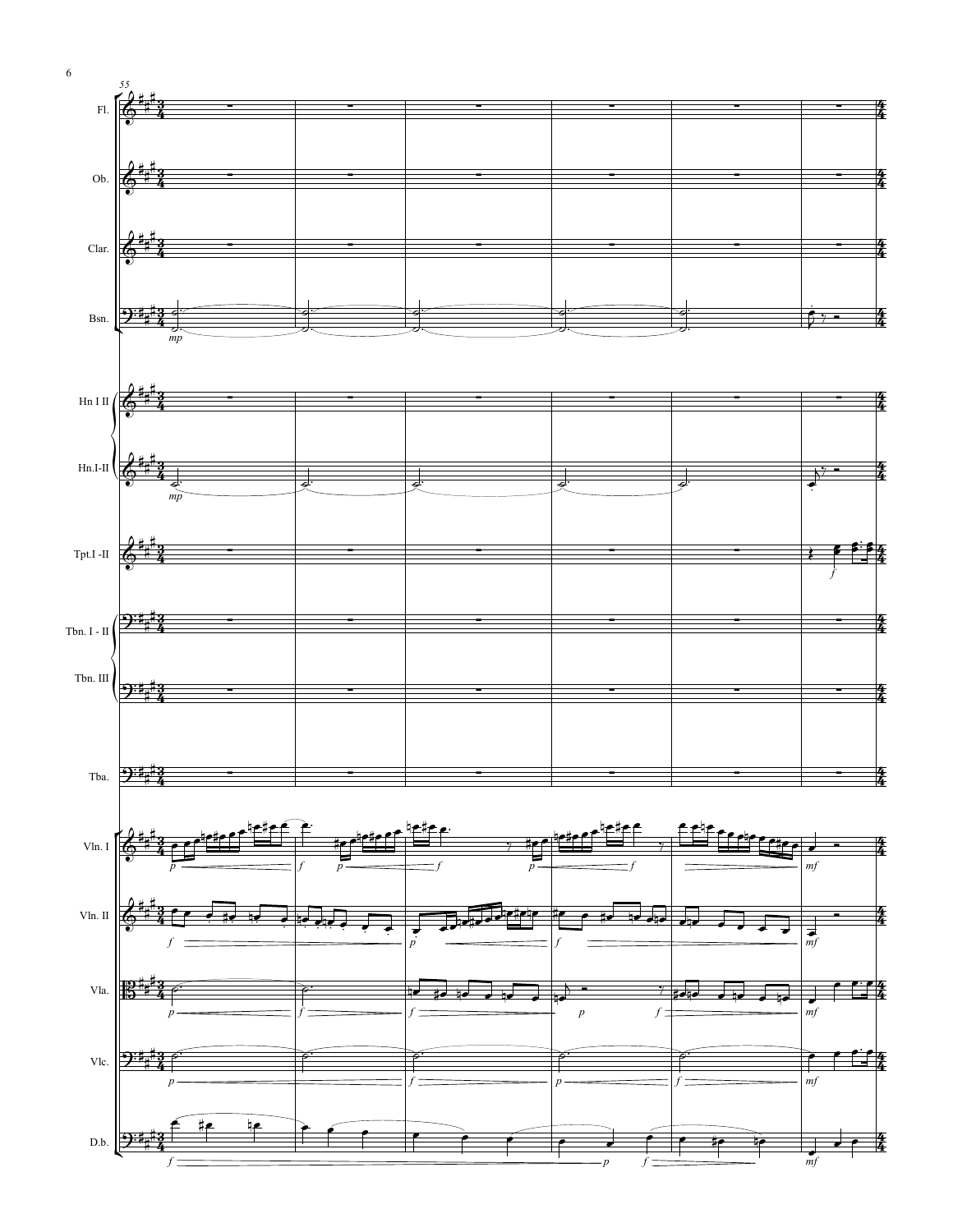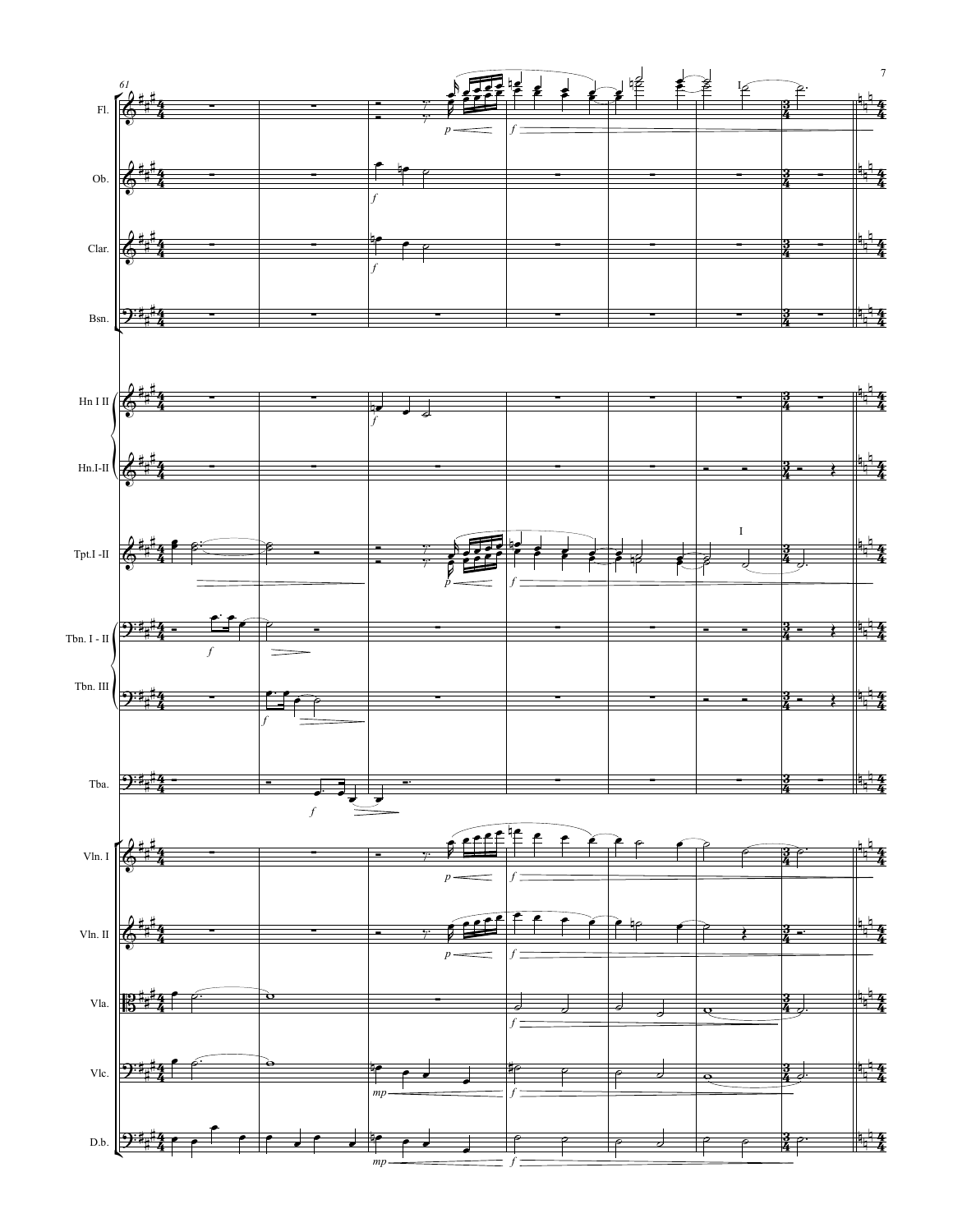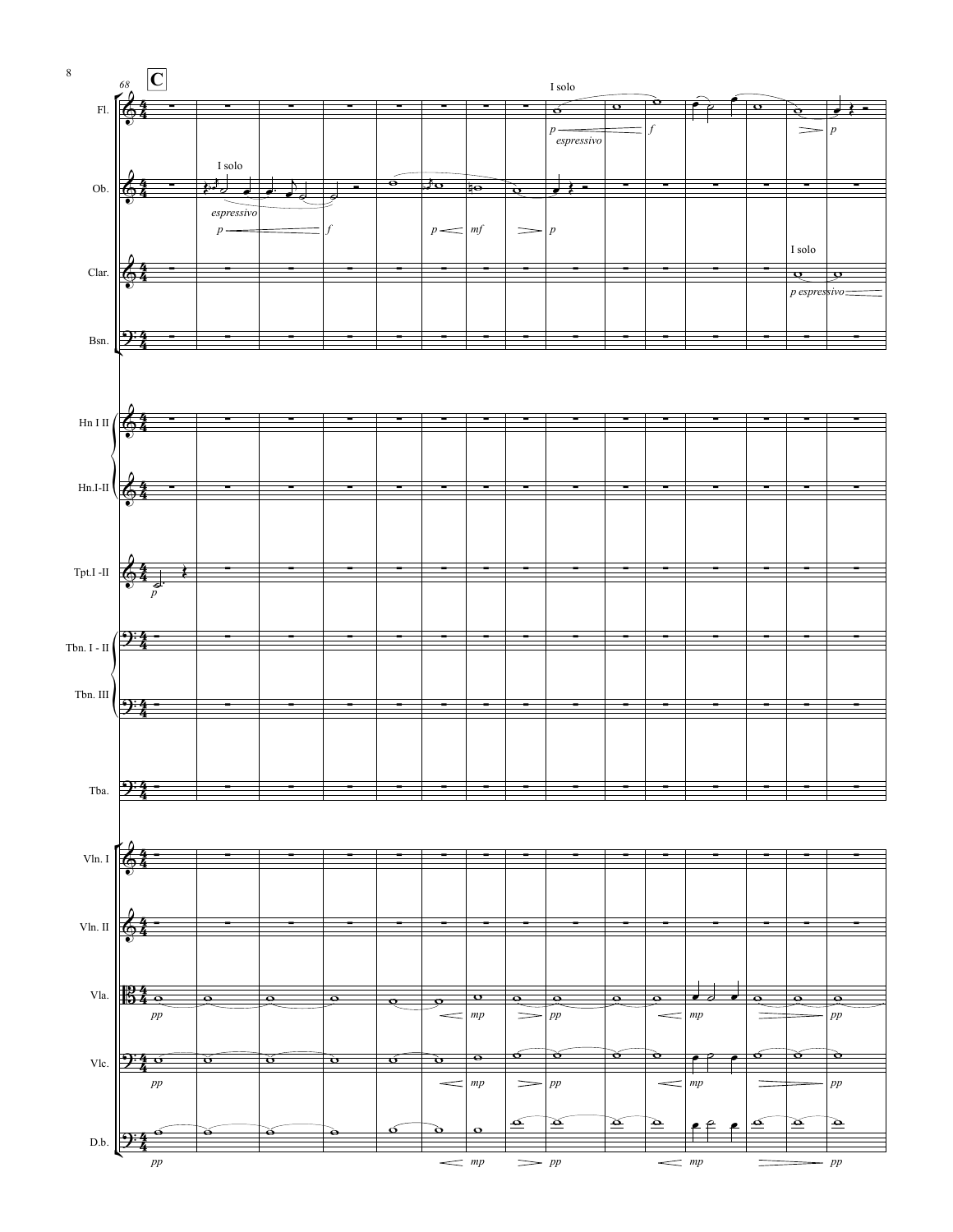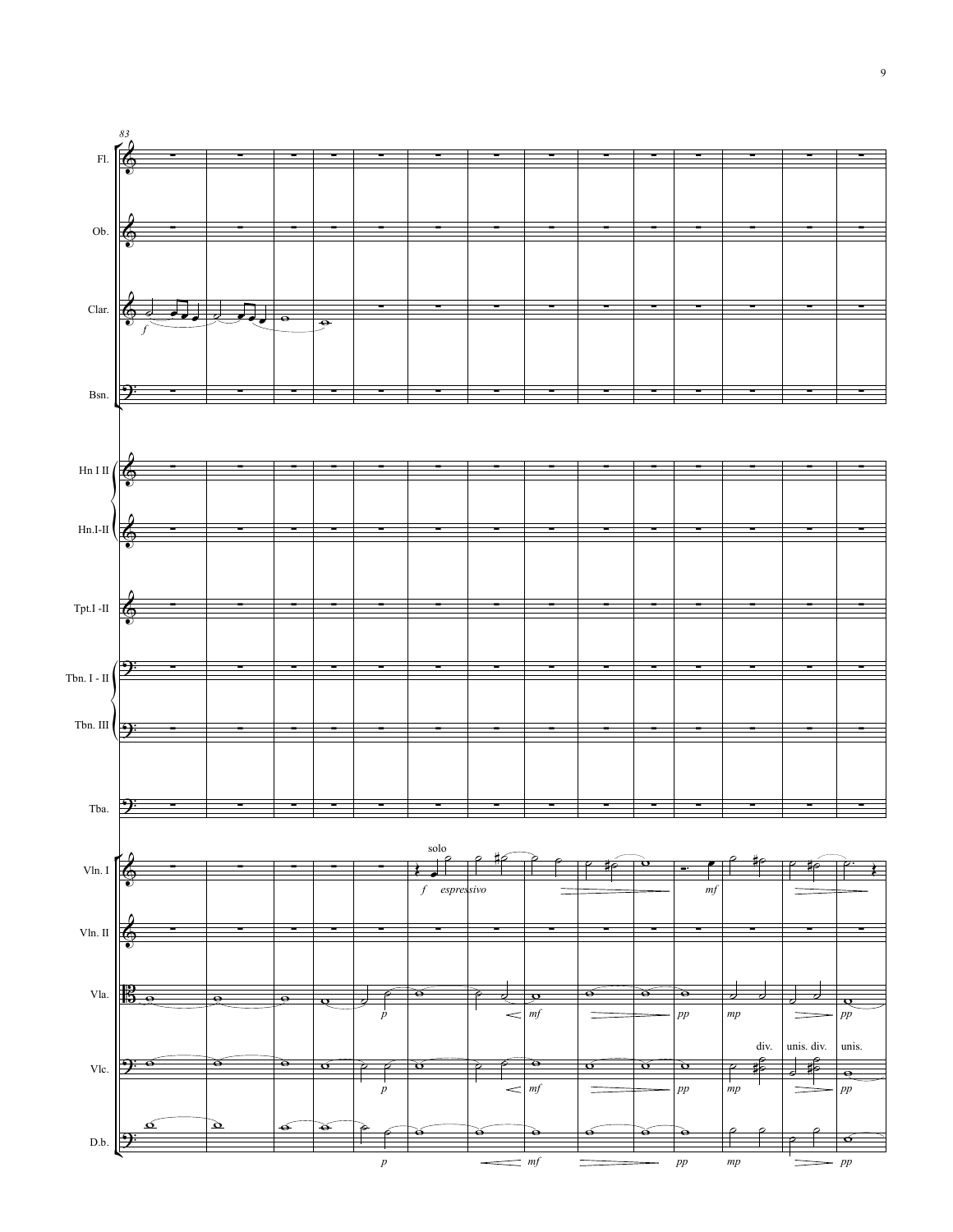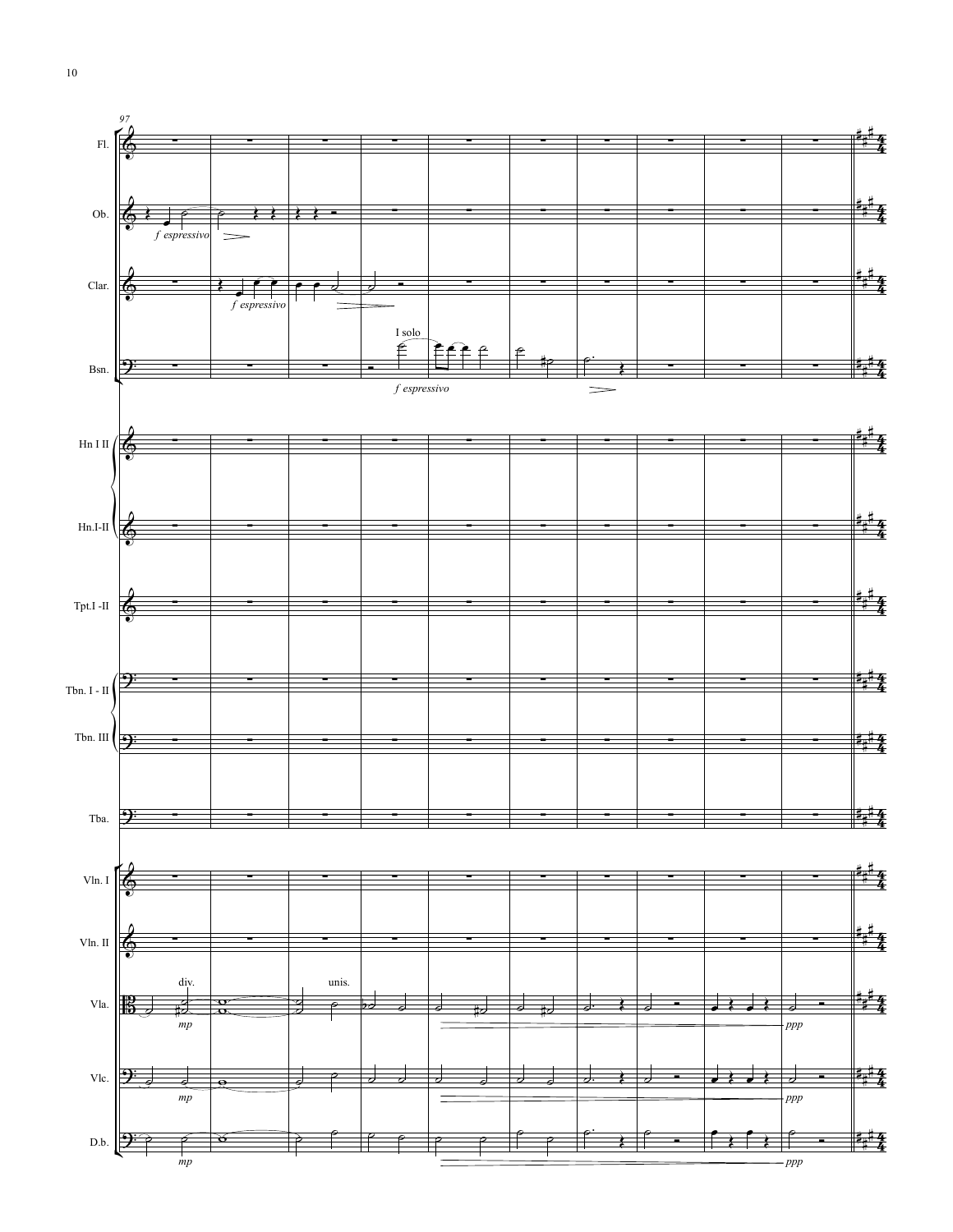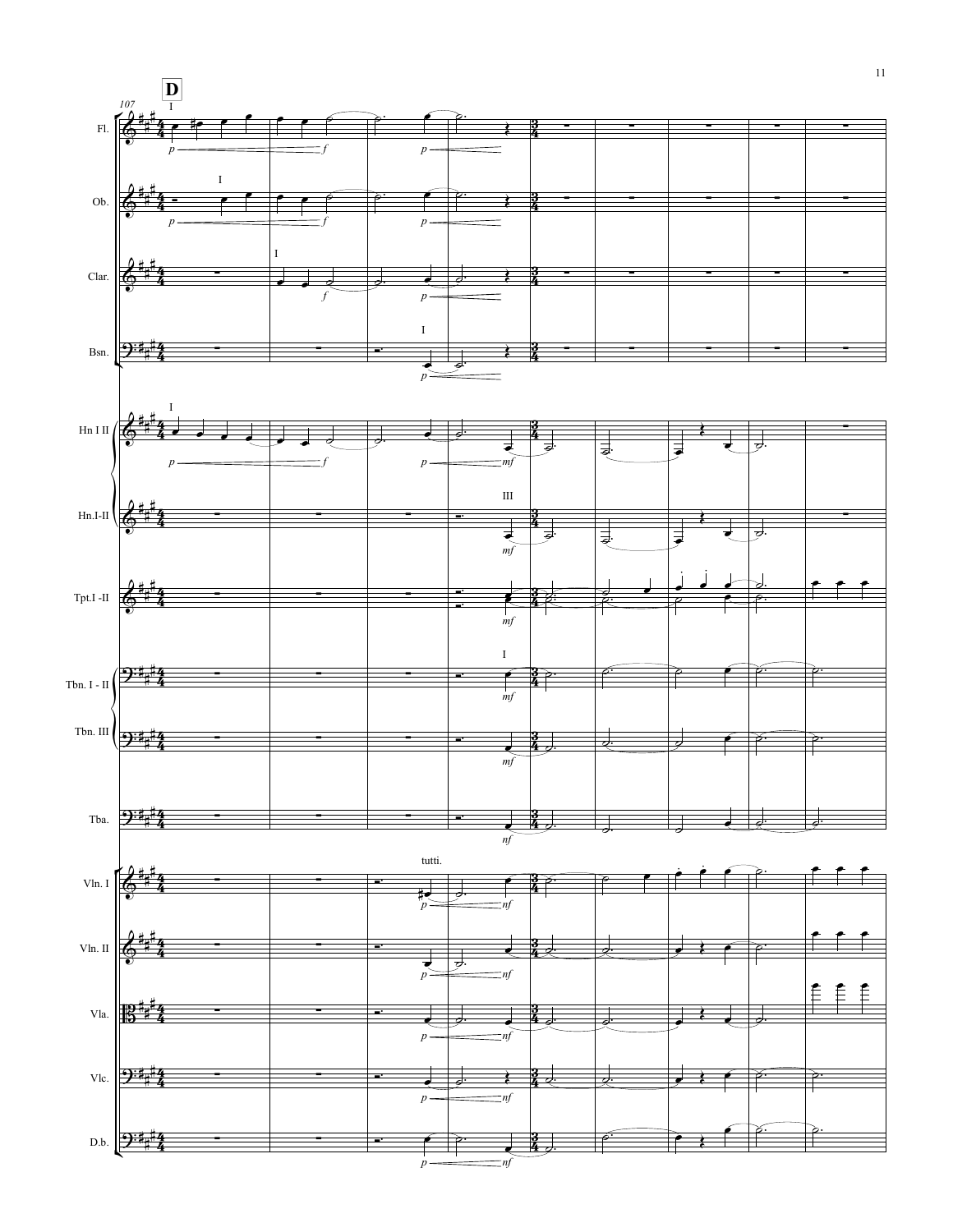